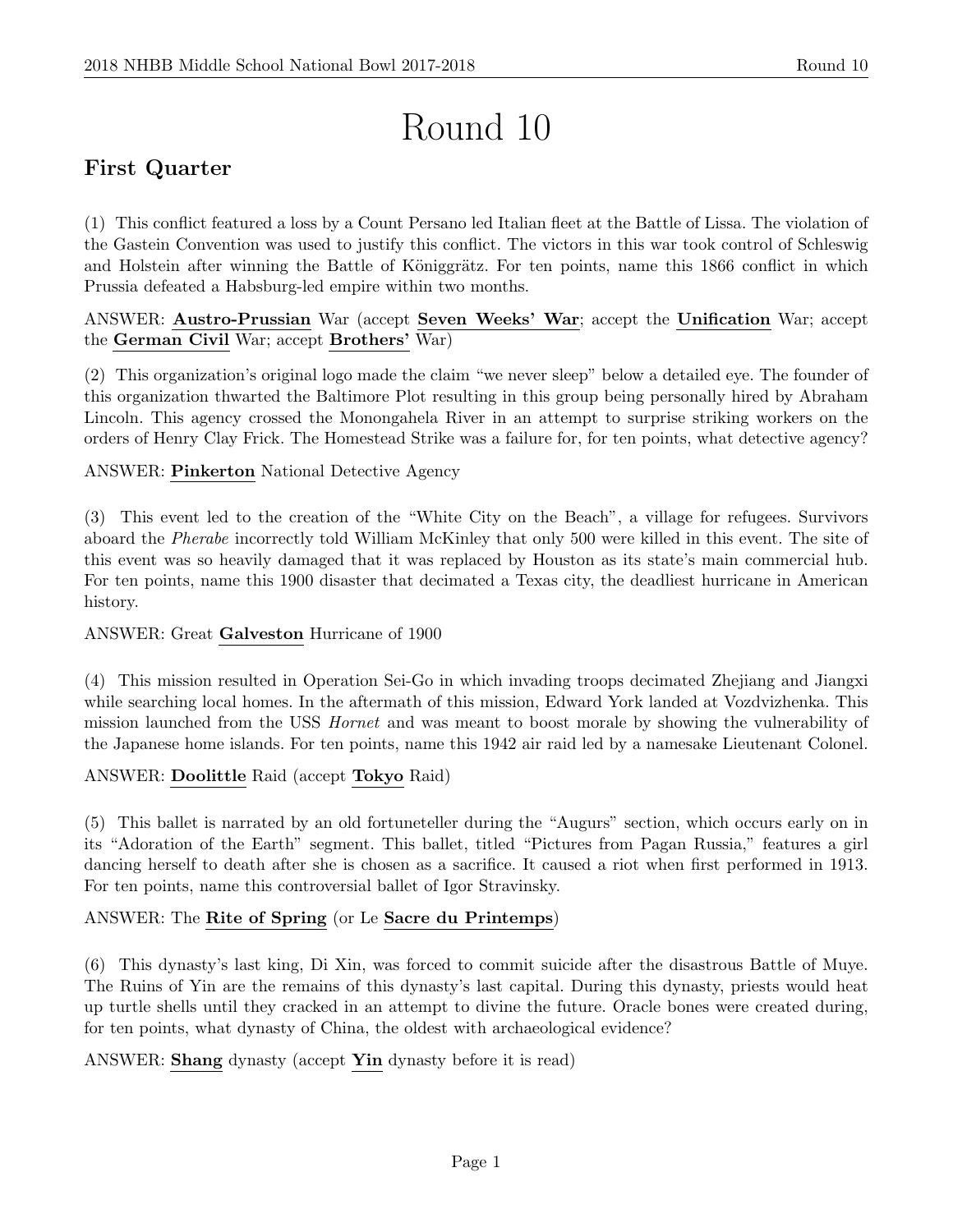(7) This work includes a pair of bed-wetters who are forced to sleep in the same bunk bed, switching spots each night. This work's central figures join the army due to the rhetoric of Headmaster Kantorek where they are tormented by the former postmaster Himmelstoss. Paul Baumer is the protagonist of, for ten points, what Erich Maria Remarque novel about the title theater of World War I?

#### ANSWER: All Quiet on the Western Front (accept Im Westen nichts Neues)

(8) This war included the death of Papaflessas who died at the Battle of Maniaki to forces led by Ibrahim Pasha. Lord Byron died in this conflict as part of the Siege of Missolonghi. In the aftermath of this conflict, Crete was ceded to Egypt. The Treaty of Constantinople of 1832 resulted from, for ten points, what 1821 conflict in which a Hellenistic country achieved independence from the Ottoman Empire?

#### ANSWER: Greek War of Independence (accept Greek Revolution; accept Greek Uprising)

# Second Quarter

(1) This man, at his father's funeral, threw incense at an altar causing his mentor to commit suicide in shame. Takeda Katsuyori's calvary was defeated by this man. This man was betrayed by Akechi Mitsuhide at Honno-ji. This man ambushed the forces of Yamagawa Yoshinobu, preventing them from reaching Kyoto, at the Battle of Okehazama. For ten points, name this man, the Fool of Owari, Japan's first Great Unifier.

#### ANSWER: Oda Nobunaga (accept Kipposhi

BONUS: Takeda Katsuyori was defeated at this 1575 battle where Oda utilized wooden barricades and arquebuses to defeat the 24 Generals.

#### ANSWER: Battle of Nagashino

(2) This event involved tactics inspired by similar usage against the Covenant, the Sword, and the Arm. This event began when the ATF were fired on while searching for weapons. After 51 days of siege in this event, Janet Reno approved the use of tear gas on David Koresh's followers at the Mount Carmel Center. For ten points, name this 1993 Texas event in which the FBI attacked the Branch Davidians.

ANSWER: Waco (accept any additional information)

BONUS: Some of the government agencies who carried out the Waco siege were earlier involved in this shootout in Naples, Idaho, which resulted in the death of Samuel Weaver as his father Randy resisted arrest.

ANSWER: Ruby Ridge (accept any additional information)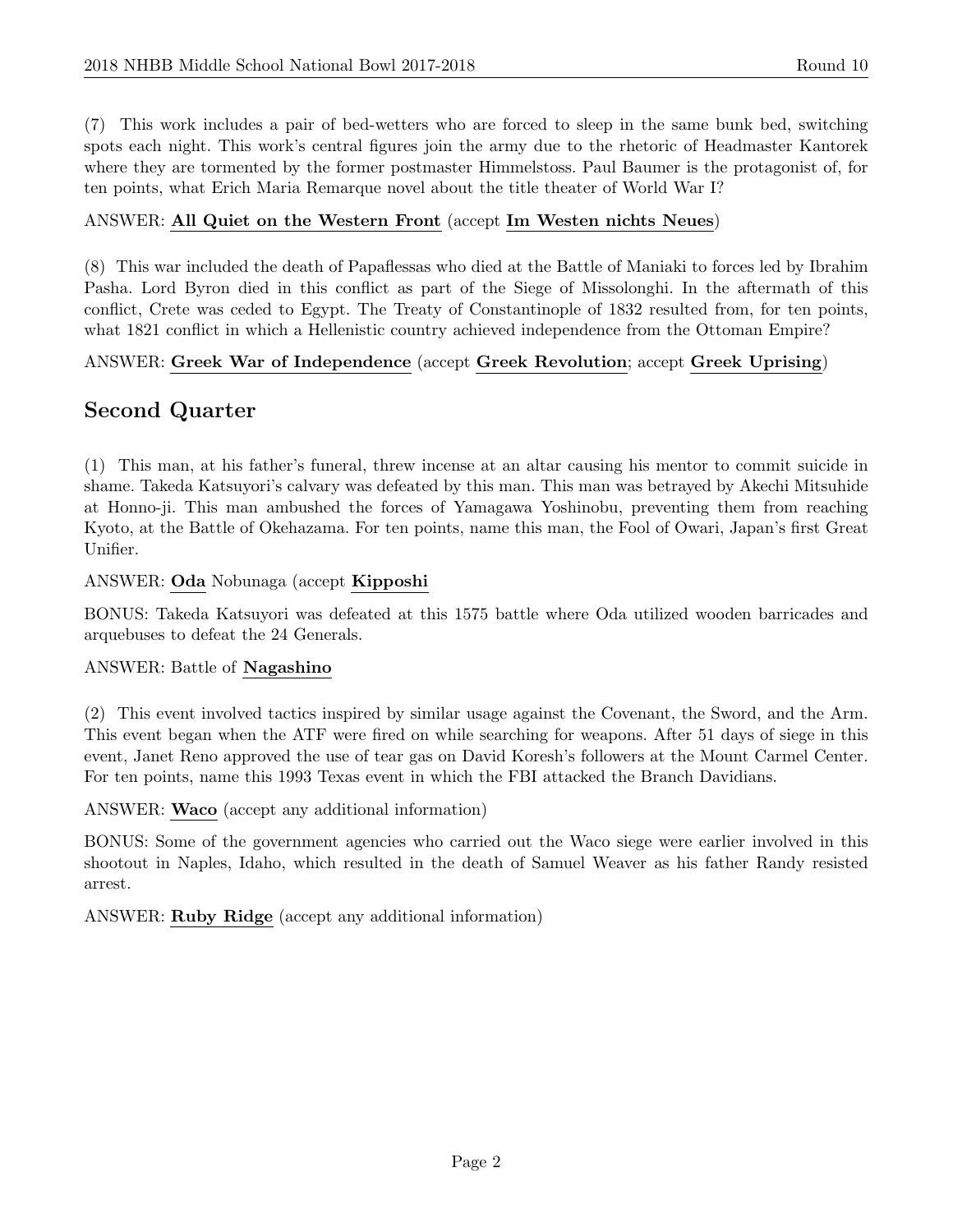(3) This man carried out an infamous sack of Drogheda in one conflict, causing great anger amongst the Irish. This man sent in troops to forcibly dismiss the Rump Parliament. This man, along with Thomas Fairfax, led the New Model Army to a great victory at Naseby, crippling the cavalier army of King Charles I. For ten points, name this Lord Protector of England following a 17th century civil war.

# ANSWER: Oliver Cromwell

BONUS: The Rump Parliament was what remained after this man "purged" the Long Parliament of those who didn't want to see the king executed.

# ANSWER: Thomas Pride (accept Pride's Purge)

(4) This city's early layout was mapped by Jacques Cortelyou in the Castello Plan. Willem Verhulst was replaced as the director of the province holding this city by Peter Minuit. The land for this city was secured after a transaction with the Lenape that traded beads for the island of Manhattan. For ten points, name this capital of New Netherland that was, after being captured by the English, renamed to New York.

ANSWER: New Amsterdam (accept New Orange; prompt on New York before mention)

BONUS: New Amsterdam was surrendered during the rule of this last director-general of New Netherland.

### ANSWER: Peter Stuyvesant

(5) This conflict started when the Green Standard Army attacked the God Worshiping Society. Charles Gordon earned the nickname "Chinese" for his role in stopping this conflict. The leader of this rebellion believed he was the younger brother of Jesus and founded the "Heavenly Kingdom." Hong Ziquan began, for ten points, what 1850 rebellion against the Qing Dynasty?

### ANSWER: Taiping Rebellion (accept Taiping Civil War)

BONUS: Charles Gordon led this fighting force during the Taiping Rebellion. This army was composed of Chinese soldiers but included European and American officers.

### ANSWER: Ever Victorious Army

(6) This ideology's American form utilized Elihu Palmer's Principles of Nature as its "Bible." Thomas Paine's pamphlet The Age of Reason helped popularize this system of belief in the colonies. Prominent subscribers to this belief system include Benjamin Franklin and Voltaire. For ten points, name this belief system that holds that God created the universe but does not interfere with the world.

### ANSWER: deism (accept word forms like deist)

BONUS: This Dutch philosopher and lens grinder offered an alternative to deism that adopted more of the tenets of pantheism.

### ANSWER: Baruch Spinoza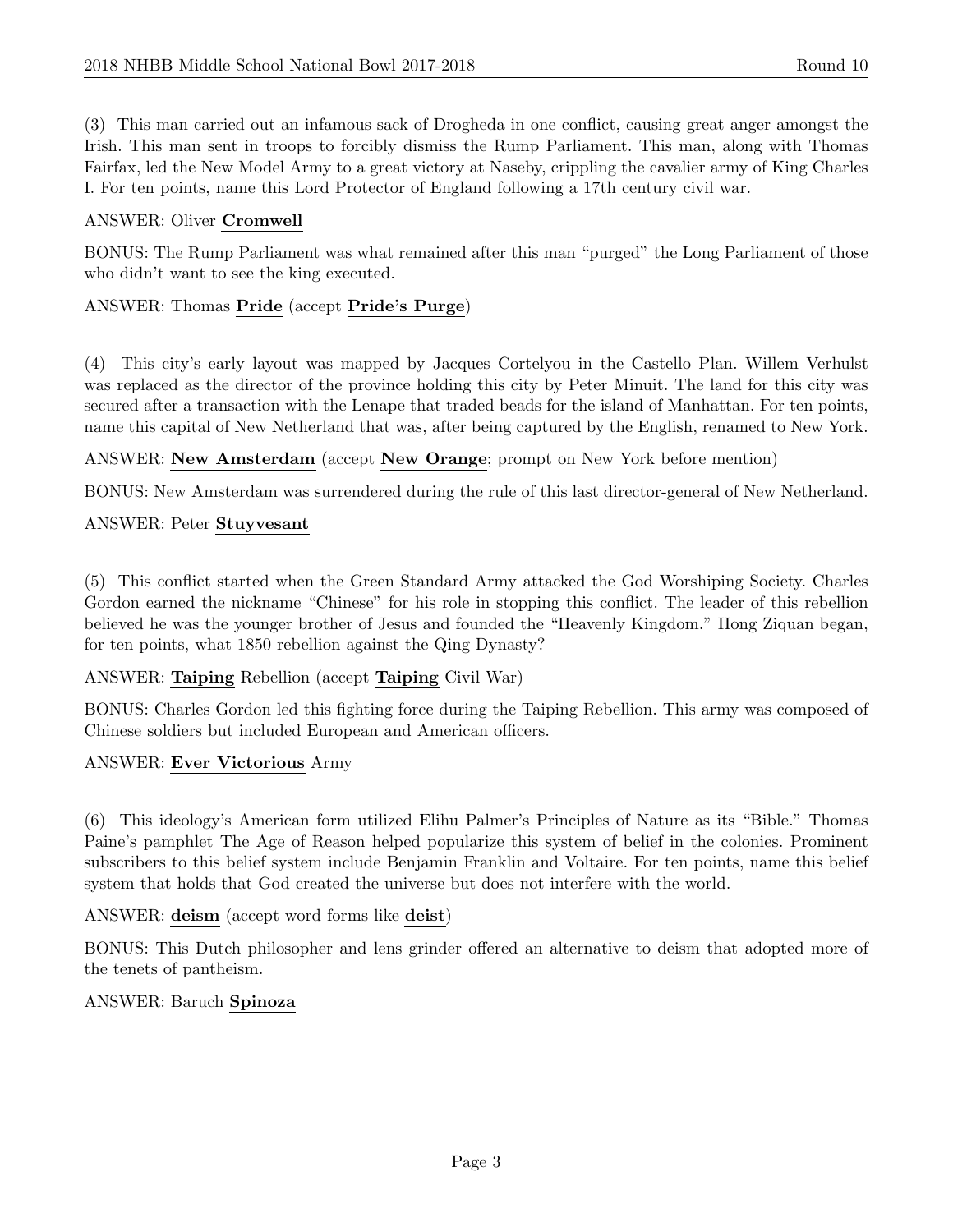(7) This woman's marriage was annulled by Eugene III after she failed to give Louis VII a male heir. The Revolt of 1173 was partially orchestrated by this woman who aimed to put her son, Henry the Young King, on the throne. While Richard III fought in the Third Crusade, this woman ruled England as Queen Dowager. For ten points, name this wife of Henry II who hailed from a southwestern French province.

# ANSWER: Eleanor of Aquitaine (prompt on Eleanor)

BONUS: Eleanor supposedly led a "Court of Love" in this French city, her birthplace and the site of a key 1356 battle in the Hundred Years' War.

# ANSWER: Poitiers

(8) This city was the site of an Eugene Schmitz order to "shoot to kill" any looters after a disaster. Adolphus Greely's troops were deployed to give aid to this city. A fire started by an earthquake in this city led to the destruction of many records houses in Chinatown, allowing immigrants to claim citizenship. For ten points, name this Bay Area city that was hit in 1906 by California's deadliest earthquake.

### ANSWER: San Francisco

BONUS: This Army general declared martial law after the San Francisco earthquake and made the order to shoot looters on sight.

### ANSWER: Frederick Funston

# Third Quarter

The categories are . . .

- 1. Andrew Jackson
- 2. Mikhail Gorbachev
- 3. Han Dynasty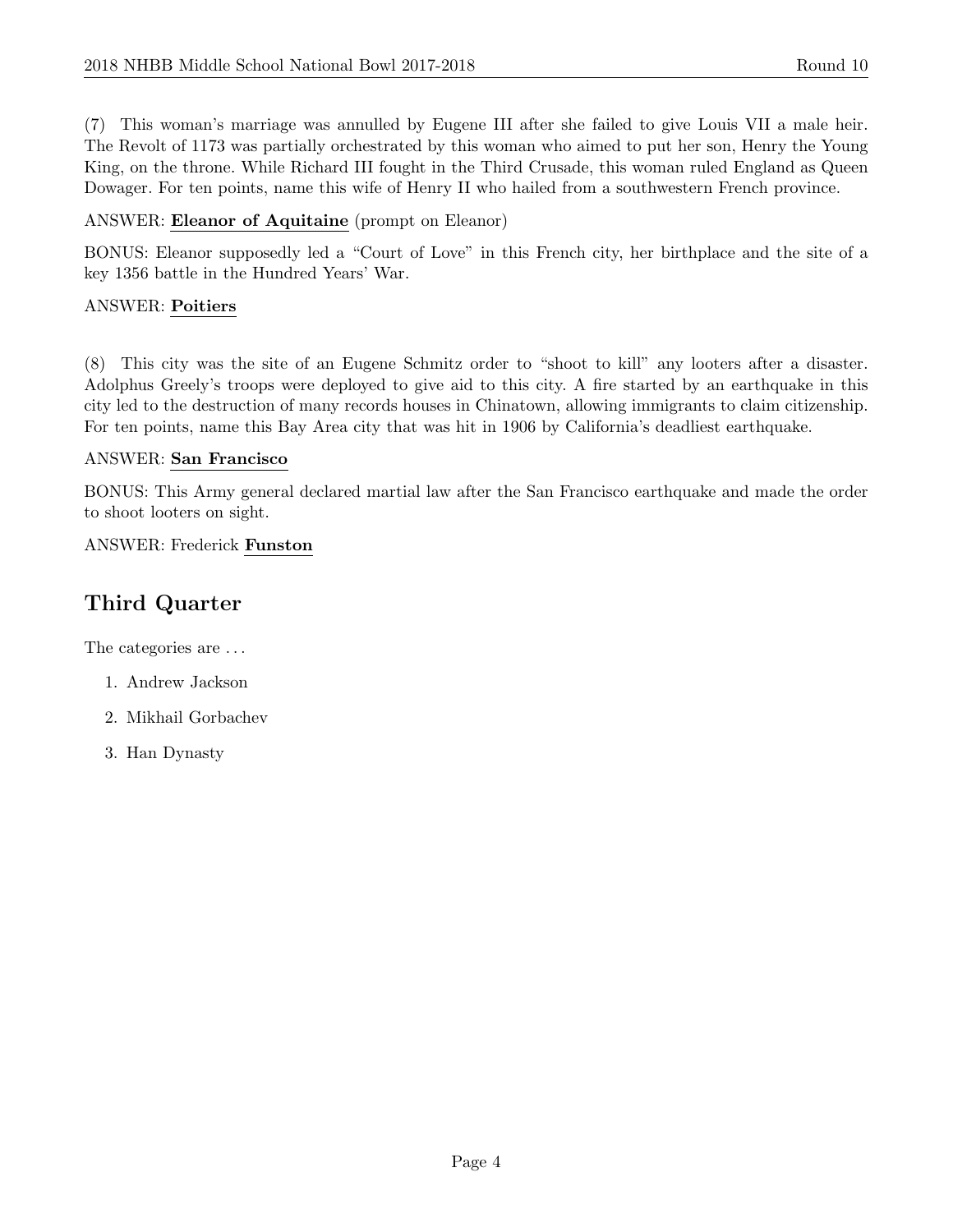#### Andrew Jackson

Name the...

(1) Party symbolized by a donkey that Jackson helped found.

ANSWER: Democratic Party (do not accept or prompt on "Democrat-Republican")

(2) Man who defeated Andrew Jackson in the 1824 election thanks to a corrupt bargain.

ANSWER: John Quincy Adams (prompt on Adams; do not accept or prompt on J. Adams or John Adams)

(3) Kentucky senator who feuded with Jackson over funding of the Maysville Road.

ANSWER: Henry Clay

(4) Institution led by Nicholas Biddle that Jackson opposed.

ANSWER: Second Bank of the United States (prompt on Bank of the United States)

(5) Scandal that shook up Jackson's cabinet after a coordinated shunning of a cabinet member's wife.

ANSWER: Petticoat Affair (or the Peggy Eaton Affair)

(6) Secretary of the Treasury who finished 3rd in the 1824 election.

ANSWER: William Crawford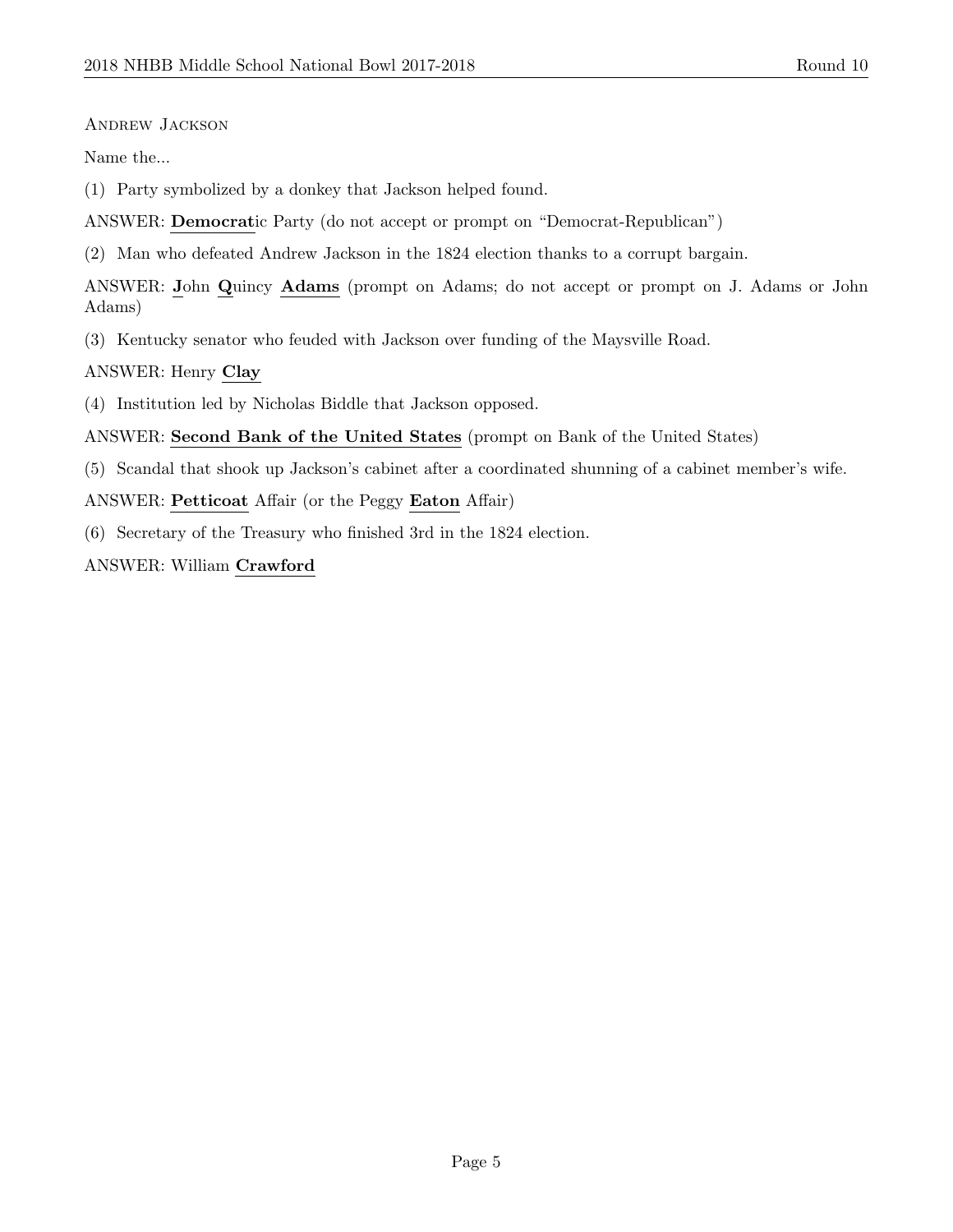### MIKHAIL GORBACHEV

Name the...

(1) Country whose breakup Mikhail Gorbachev presided over.

### ANSWER: Soviet Union (or USSR; accept Union of Soviet Socialist Republics; accept CCCP; accept Soyuz Sovetskikh Sotsialisticheskikh Respublik)

(2) Country where Gorbachev attended the Reykjavik Summit to cut weapons funding.

# ANSWER: Iceland

(3) Nuclear disaster that happened in Pripyat, Ukraine during his time in power.

### ANSWER: Chernobyl disaster

(4) First president of the Russian Federation, who stopped the Gang of Eight from launching a coup.

### ANSWER: Boris Yeltsin

(5) Name for Gorbachev's policy of economic restructuring to fight stagflation.

### ANSWER: perestroika

(6) Longtime Foreign Minister, known as "Mr. Nyet," who Gorbachev replaced with Eduard Shevardnadze in 1985.

### ANSWER: Andrei Gromyko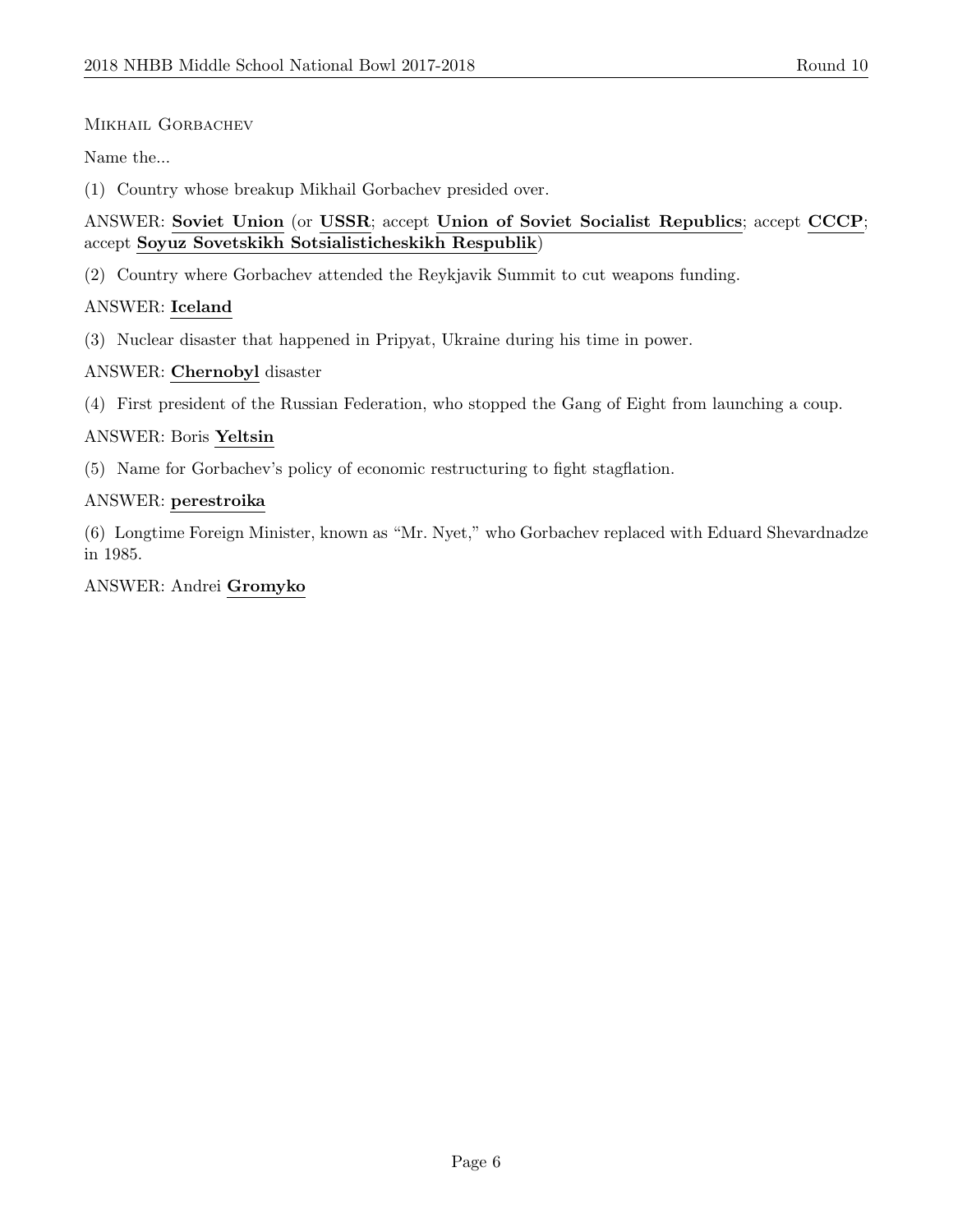# Han Dynasty

Name the...

(1) Country ruled by the Han, and where the Han are the majority ethnic group.

ANSWER: (People's Republic of) China

(2) Belief system that emphasizes filial piety on which the Han government was based.

# ANSWER: Confucianism

(3) Trade route that connected Asia with Europe, on which the Han traded fabrics.

ANSWER: Silk Road (or Silk Route, etc.)

(4) Meritocracy-based system begun in the Han Dynasty to choose government officials.

ANSWER: civil service exam (or Imperial examinations; accept equivalent descriptions; prompt on partial answers)

(5) Religious movement whose members carried out the Yellow Turban revolt.

# ANSWER: Daoism (or Taoism)

(6) Author of the Records of the Grand Historian, a Han-era chronicle.

ANSWER: Sima Qian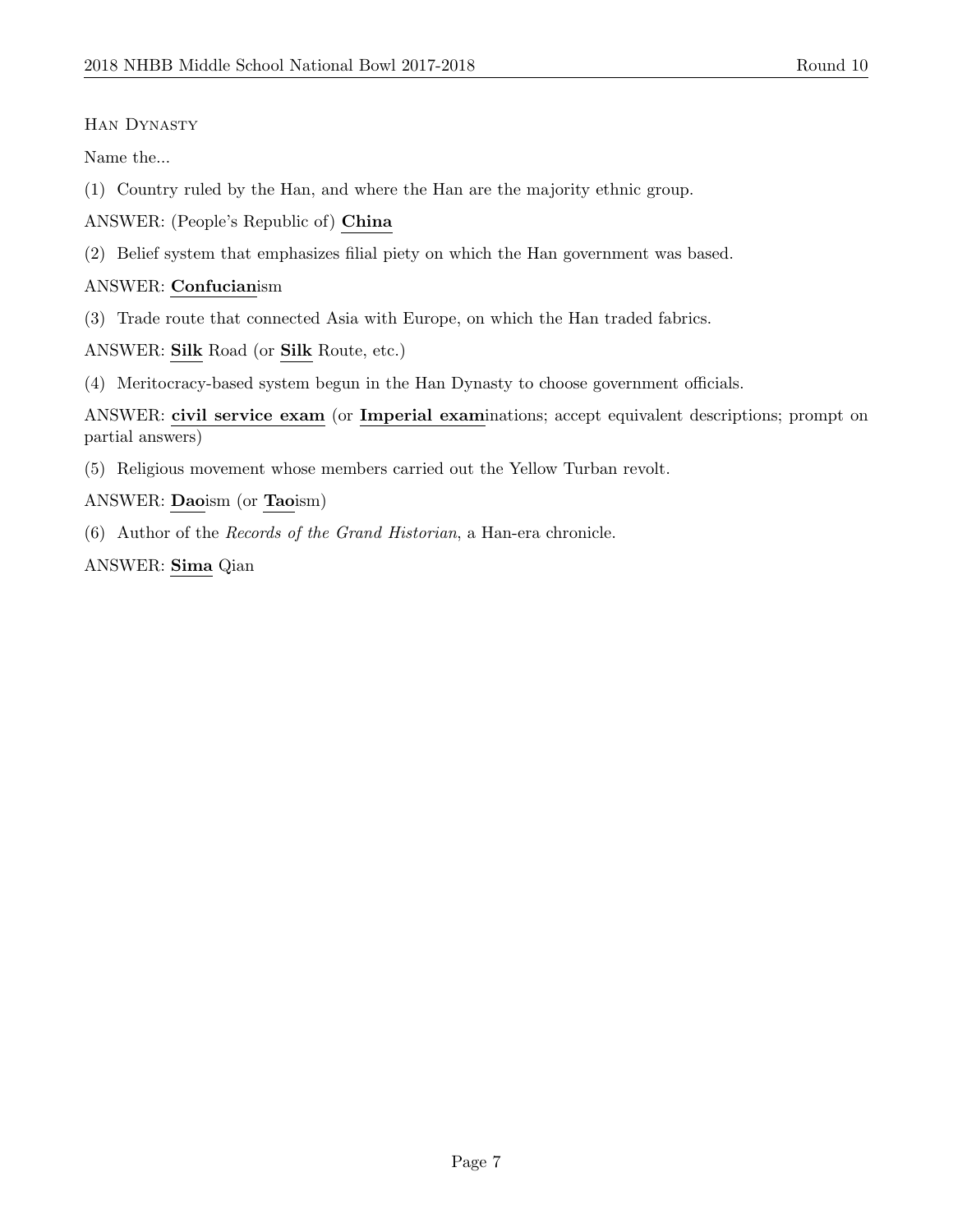# Fourth Quarter

(1) This man was disastrously defeated at the Battle of Kunersdorf with his capital only being "saved" by the Miracle of the House of Brandenburg. In response to his passivity at the Battle of  $(+)$  Mollwitz, this man stated his army would always attack. This man launched a 1742 invasion of Silesia in response to the rise of (\*) Maria Theresa. For ten points, name this "great" king who led Prussia through the War of Austrian Succession.

ANSWER: Frederick the Great or Frederick II

(2) This tribe fought the Chickamauga Wars while led by Dragging Canoe. The  $(+)$  Treaty of New Echota ceded the original lands of this tribe to the United States. In response to a court case involving this tribe, Andrew Jackson may have claimed (\*) "John Marshall has made his decision; now let him enforce it." Sequoyah created the syllabary for, for ten points, what tribe whose sovereignty was recognized in Worcester v. Georgia?

ANSWER: Cherokee (accept Tsalagi)

(3) This conflict began after the Treaty of Tientsin was violated by one country, which deployed troops to intervene in the Donghak Peasant Rebellion. The (+) Pescadores were surrendered by the losing side in this conflict, as well as Taiwan and the Liaodong Peninsula in the Treaty of (\*) Shimonoseki. For ten points, name this 1890s conflict in which two rival powers in East Asia clashed.

ANSWER: First Sino-Japanese War (accept descriptions of war between China and Japan)

(4) This group's actions were the subject of a documentary titled "The Hate that Hate Produced." Shortly after Wallace (+) Fard disappeared, the newspaper "Final Call" was established to argue that Elijah Muhammad should become the new leader. In 1995, this group planned the Million Man March under (\*) Louis Farrakhan. For ten points, name this African-American religious movement closely tied with the Muslim faith.

ANSWER: Nation of Islam

(5) This city was the site of a riot called "429" by Koreans, who were forced to man assault rifles on the roofs of their stores to prevent looting. (+) Stacey Koon's acquittal in this city outraged protesters. In this city, the question "can (\*) we all get along?" was asked by Rodney King after he was beat up by police. For ten points, the 1992 South Central riots took place in what largest city in Southern California?

### ANSWER: Los Angeles

(6) This country launched Operation Searchlight to crush a secession movement led by the Awami League. In 1988, this country became the first Muslim-majority nation to elect a (+) female leader, Benazir Bhutto. India occupied part of this country in 1971 after it attempted to crush the (\*) Bengali independence movement. For ten points, name this country that contests Kashmir with China and India, an Islamic republic led from Islamabad.

ANSWER: Islamic Republic of Pakistan